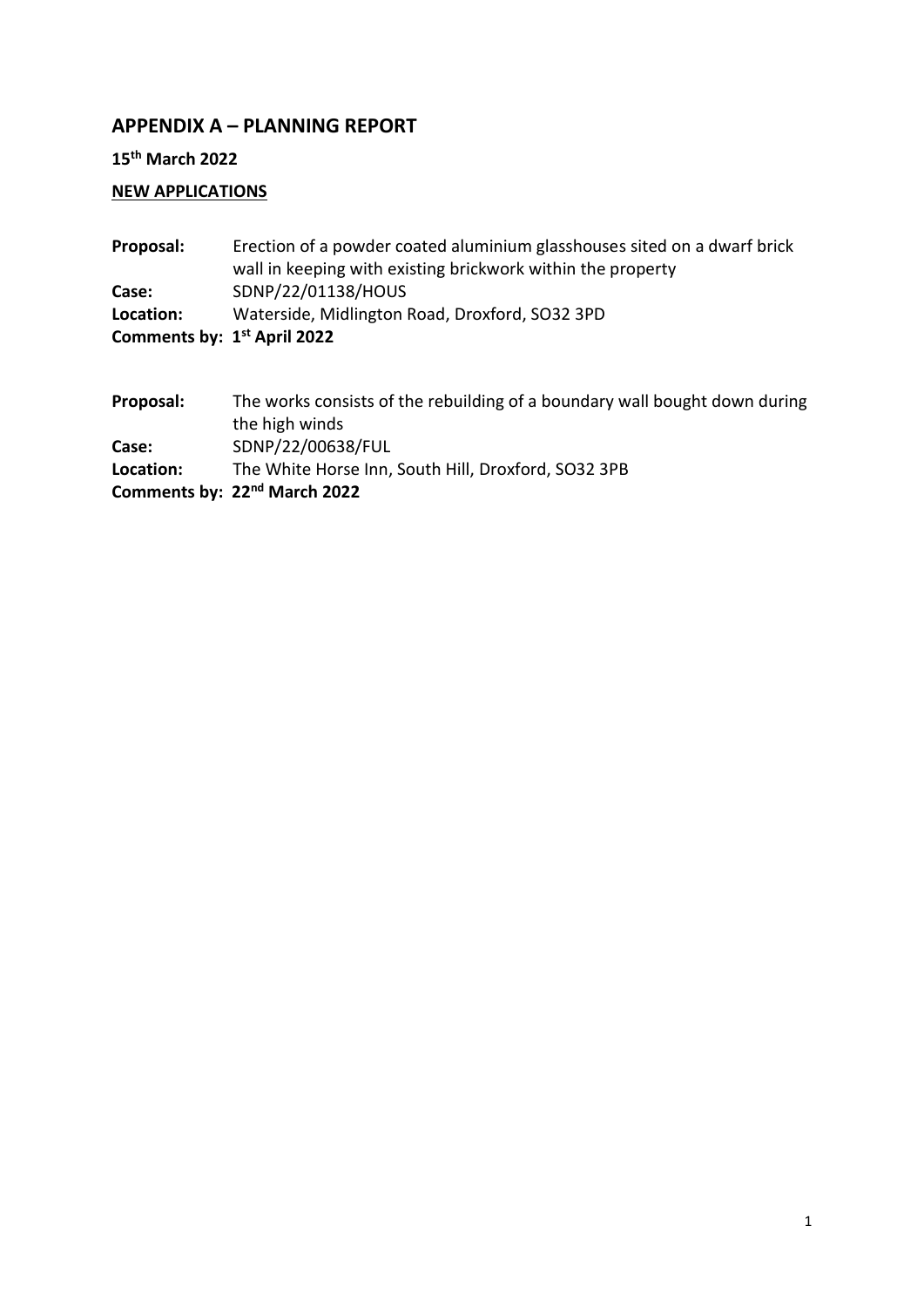# **APPLICATIONS DETERMINED (since 17th February 2022)**

| Proposal:                                    | Boundary gate                                                                                                                                                                             |
|----------------------------------------------|-------------------------------------------------------------------------------------------------------------------------------------------------------------------------------------------|
| Case:                                        | SDNP/21/03394/HOUS                                                                                                                                                                        |
| Location:                                    | The Mill House, Mill Lane, Droxford, SO32 3QS                                                                                                                                             |
| Decision:                                    | <b>APPROVED</b>                                                                                                                                                                           |
| Proposal:                                    | Small side extension to existing barn at Four Acres                                                                                                                                       |
| Case:                                        | SDNP/22/00546/APNB                                                                                                                                                                        |
| Location:                                    | Four Acres, Midlington Road, Droxford, SO32 3PD                                                                                                                                           |
| Decision:                                    | <b>APPLICATION NOT REQUIRED - PRIOR NOTIFICATION</b>                                                                                                                                      |
| Proposal:<br>Case:<br>Location:<br>Decision: | Sycamore $-$ fell. Yew tree $-$ crown lift maximum of 2m, so that a care can<br>pass under.<br>SDNP/21/06234/TCA<br>Studwell Lodge, South Hill, Droxford, SO32 3PB<br><b>NO OBJECTION</b> |
| Proposal:                                    | Proposed reservoir                                                                                                                                                                        |
| Case:                                        | SDNP/22/00376/APNW                                                                                                                                                                        |
| Location:                                    | Hill Farm, Droxford Road, Swanmore, SO32 2PY                                                                                                                                              |
| <b>Decision:</b>                             | PRIOR APPROVAL REQUIRED AND GRANTED                                                                                                                                                       |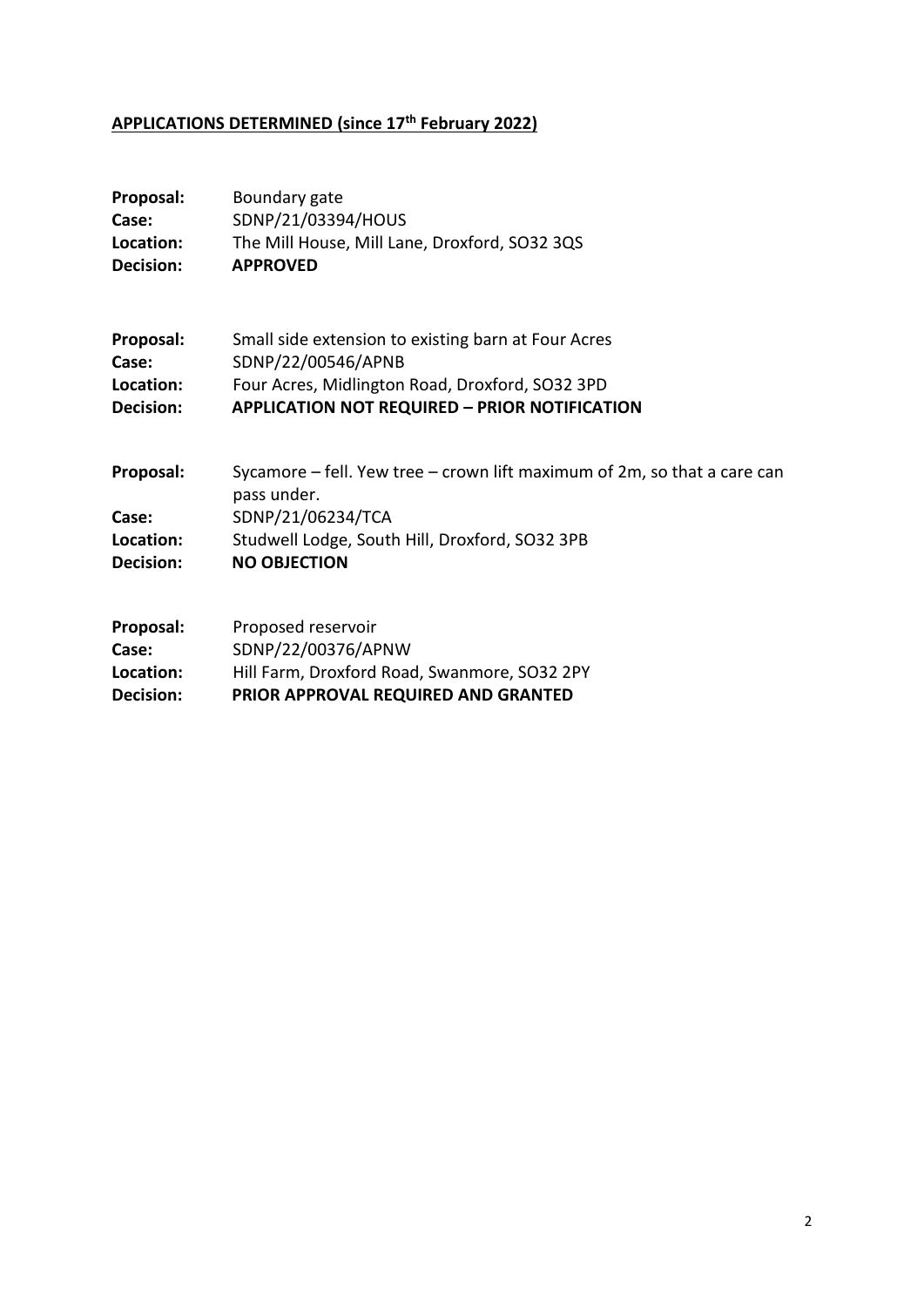#### **APPLICATIONS IN PROGRESS**

| Proposal:<br>Case:<br>Location: | (Part retrospective) Erection of acoustic fence. Erection of greenhouse/shed<br>SDNP/21/05245/HOUS<br>8 Garrison Hill, Droxford, SO32 3AR                                                                                                                                      |
|---------------------------------|--------------------------------------------------------------------------------------------------------------------------------------------------------------------------------------------------------------------------------------------------------------------------------|
| Proposal:<br>Case:<br>Location: | Erection of a timber framed garden room replacing existing garden room on<br>same footprint.<br>SDNP/22/00717/LIS<br>Willow House, South Hill, Droxford, SO32 3PB                                                                                                              |
| Proposal:                       | Erection of a timber framed garden room replacing existing garden room on                                                                                                                                                                                                      |
| Case:<br>Location:              | same footprint.<br>SDNP/22/00716/HOUS<br>Willow House, South Hill, Droxford, SO32 3PB                                                                                                                                                                                          |
| Proposal:<br>Case:              | Demolition of the existing building and construction of a detached house in<br>replacement (renewal of planning permission ref. SDNP/19/02747/FUL)<br>SDNP/22/00335/FUL                                                                                                        |
| Location:                       | Lisheen, Oxford Lane, Droxford, SO32 2FL                                                                                                                                                                                                                                       |
| Proposal:                       | The proposed works will see the demolition of the existing conservatory and<br>construction of replacement rear extension and all associated works, along<br>with replacement of all existing glazing with new aluminium, and all fascias<br>and guttering with new grey uPVC. |
| Case:<br>Location:              | SDNP/21/06362/HOUS<br>9 Chestnut Rise, Droxford, SO32 3NY                                                                                                                                                                                                                      |
| Proposal:<br>Case:<br>Location: | Construction of 3No. glamping pods with sustainable services.<br>SDNP/21/06392/FUL<br>Red Admiral Vineyard, Swanmore Road, Droxford, SO32 3PT                                                                                                                                  |
| Proposal:                       | Discharge of condition 14 (Contamination) relating to planning approval<br>SDNP/16/04613/FUL                                                                                                                                                                                   |
| Case:<br>Location:              | SDNP/21/06225/DCOND<br>Upland Park, Garrison Hill, Droxford, SO32 3QL                                                                                                                                                                                                          |
| Proposal:<br>Case:              | Retrospective change of floor plans, upgrades to structure and proposed<br>change of window for a door.<br>SDNP/21/05713/LIS                                                                                                                                                   |
| Location:                       | Sarum House, High Street, Droxford, SO32 3PA                                                                                                                                                                                                                                   |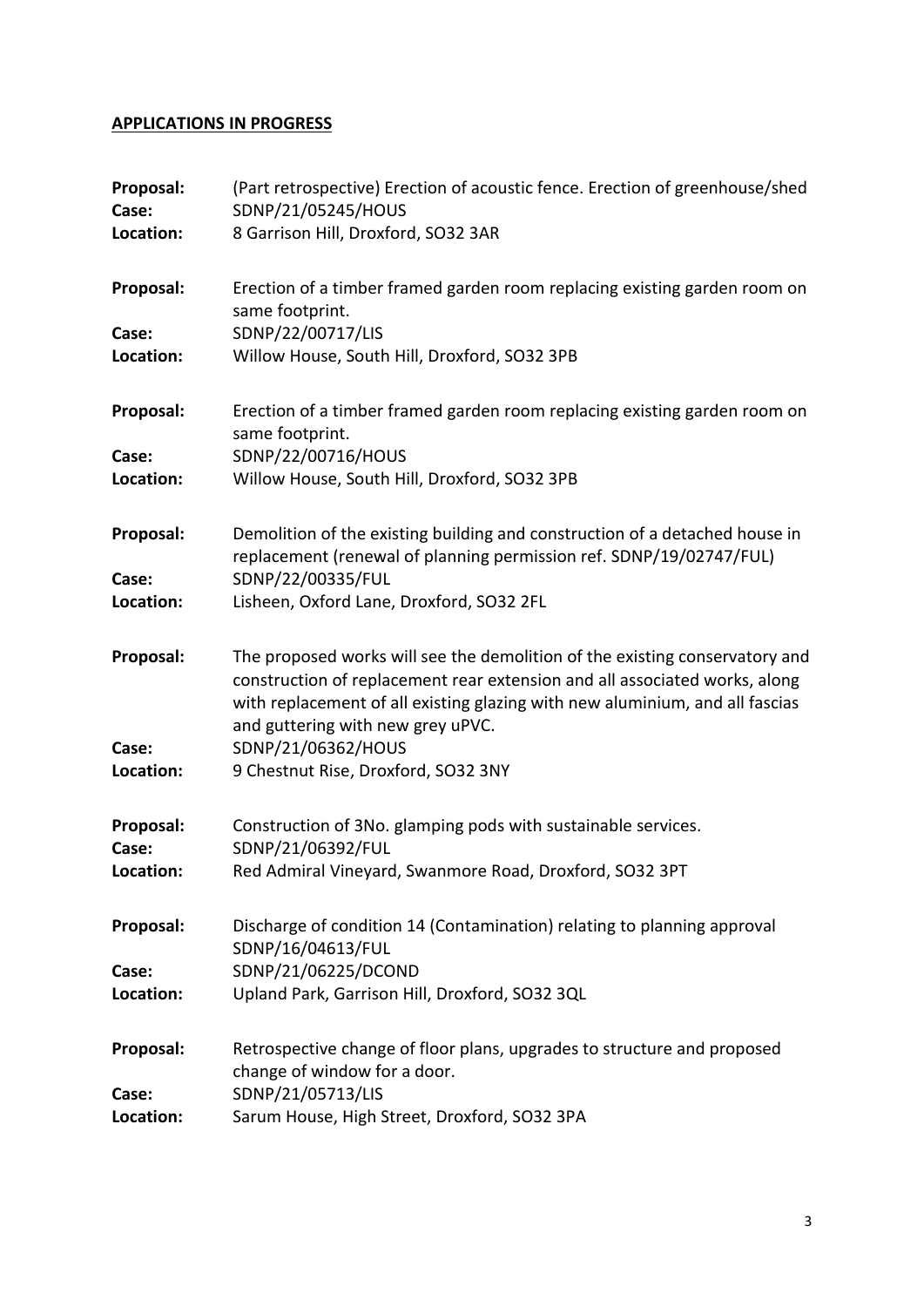| Proposal:          | Proposed conversion of existing garage outbuilding into self-contained<br>holiday let and a proposed detached outbuilding.                                                                                                                                                                                               |
|--------------------|--------------------------------------------------------------------------------------------------------------------------------------------------------------------------------------------------------------------------------------------------------------------------------------------------------------------------|
| Case:              | SDNP/21/05929/FUL                                                                                                                                                                                                                                                                                                        |
| Location:          | Sarum House, High Street, Droxford, SO32 3PA                                                                                                                                                                                                                                                                             |
| Proposal:          | Proposed conversion of existing garage outbuilding into self-contained<br>holiday let and a proposed detached outbuilding.                                                                                                                                                                                               |
| Case:              | SDNP/21/05930/LIS                                                                                                                                                                                                                                                                                                        |
| Location:          | Sarum House, High Street, Droxford, SO32 3PA                                                                                                                                                                                                                                                                             |
| Proposal:          | NMA - in relation to application SDNP2/20/02349/HOUS. Existing integral<br>garage to be converted into kitchen with bedroom above and single storey<br>rear addition.                                                                                                                                                    |
| Case:              | SDNP/21/05855/NMA                                                                                                                                                                                                                                                                                                        |
| Location:          | Linden Lea, Northend lane, Droxford, SO32 3QN                                                                                                                                                                                                                                                                            |
| Proposal:          | Replacement windows and porch.                                                                                                                                                                                                                                                                                           |
| Case:              | SDNP/21/05541/LIS                                                                                                                                                                                                                                                                                                        |
| Location:          | The Coach House, High Street, Droxford, SO32 3PA                                                                                                                                                                                                                                                                         |
| Proposal:          | Two storey side extension. Demolition of existing conservatory and<br>replacement extension on south west elevation. South east brick façade to<br>be overclad. Relocation of house entrance. Existing entrance to be replaced<br>with glazed window. Re-landscaping surrounding meadows around south<br>west elevation. |
| Case:              | SDNP/21/05126/HOUS                                                                                                                                                                                                                                                                                                       |
| Location:          | Downlands, Sheep Pond Lane, Droxford, SO32 3QZ                                                                                                                                                                                                                                                                           |
| Proposal:<br>Case: | Demolition of existing outbuildings and construction of porch, detached<br>double garage with log store and garden room.<br>SDNP/21/05390/HOUS                                                                                                                                                                           |
| Location:          | 1 Down Vale cottages, Police Station Lane, Droxford                                                                                                                                                                                                                                                                      |
|                    |                                                                                                                                                                                                                                                                                                                          |
| Proposal:          | Temporary use of land and siting of a Mobile Home for a period of three<br>years.                                                                                                                                                                                                                                        |
| Case:              | SDNP/20/00938/FUL                                                                                                                                                                                                                                                                                                        |
| Location:          | The Hambledon Hunt Kennels, Garrison Hill, Droxford, SO32 3QL                                                                                                                                                                                                                                                            |
| Proposal:          | Construction of detached 3 bedroom chalet dwelling with office space and<br>laboratory for owner/operator of Dadkhah Stud.                                                                                                                                                                                               |
| Case:              | SDNP/20/04015/FUL                                                                                                                                                                                                                                                                                                        |
| Location:          | Dadkhah Stud, Park Lane, Upper Swanmore, SO32 2QQ                                                                                                                                                                                                                                                                        |
| Proposal:          | Equestrian sand school                                                                                                                                                                                                                                                                                                   |
| Case:              | SDNP/21/01401/FUL                                                                                                                                                                                                                                                                                                        |
| Location:          | The Mill House, Mill Lane, Droxford, SO32 3QS                                                                                                                                                                                                                                                                            |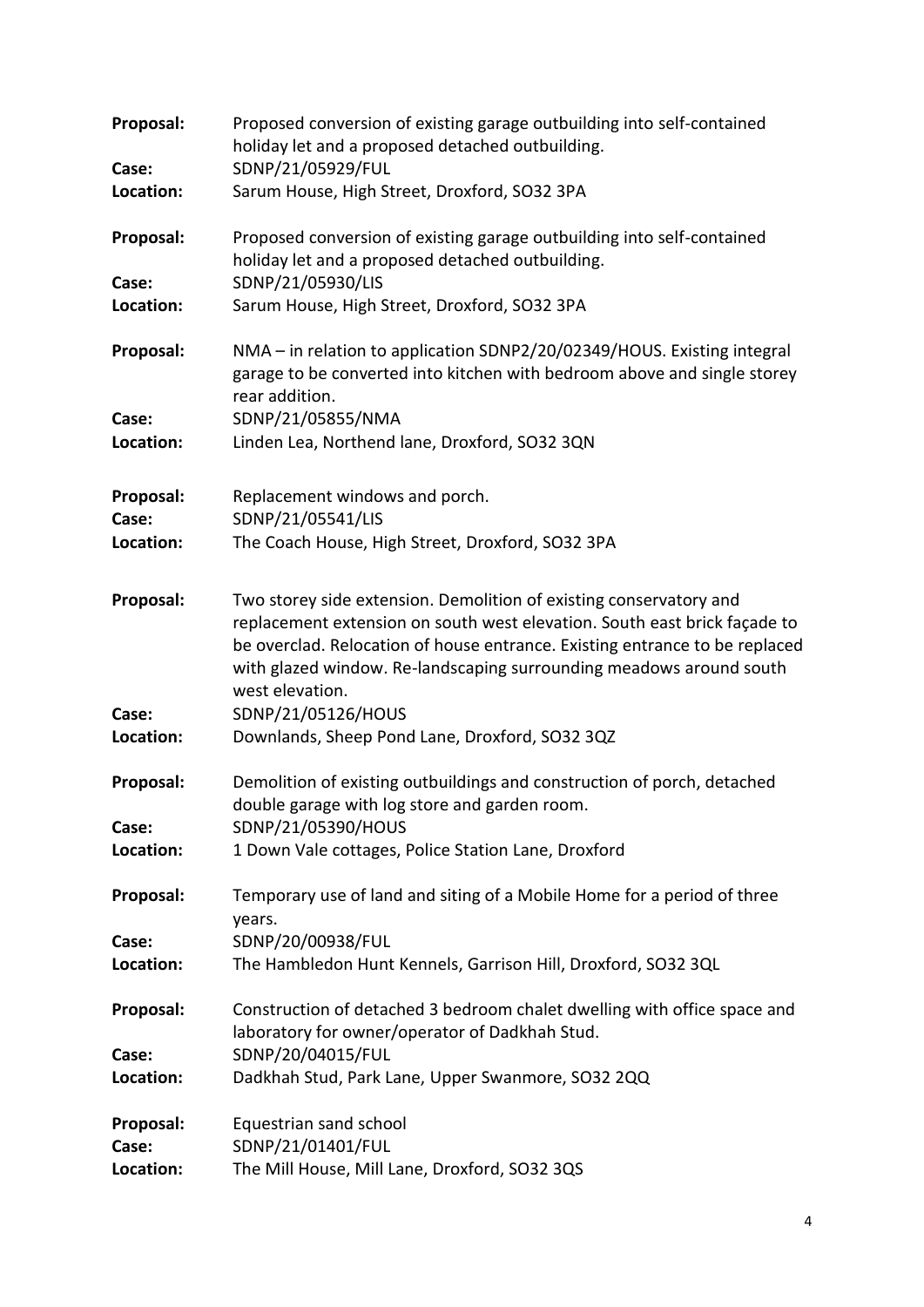| Proposal: | Retrospective change of use of land for the siting of a rural worker's<br>dwelling (mobile home) |
|-----------|--------------------------------------------------------------------------------------------------|
| Case:     | SDNP/21/02993/FUL                                                                                |
| Location: | Mayhill Stud Farm, Mobile Home at Swanmore Road, Droxford, SO32 3PT                              |
| Proposal: | Erection of horse stables and feed and hay storage.                                              |
| Case:     | SDNP/21/01666/FUL                                                                                |
| Location: | Hazelholt Farm, Hazelholt, Bishops Waltham, SO32 1GA                                             |
| Proposal: | Construction of a timber clad winery building and occasional wedding venue                       |
| Case:     | SDNP/21/04495/FUL                                                                                |
| Location: | Poppy Down Farm Vineyard, Mayhill Lane, Droxford, SO32 3A                                        |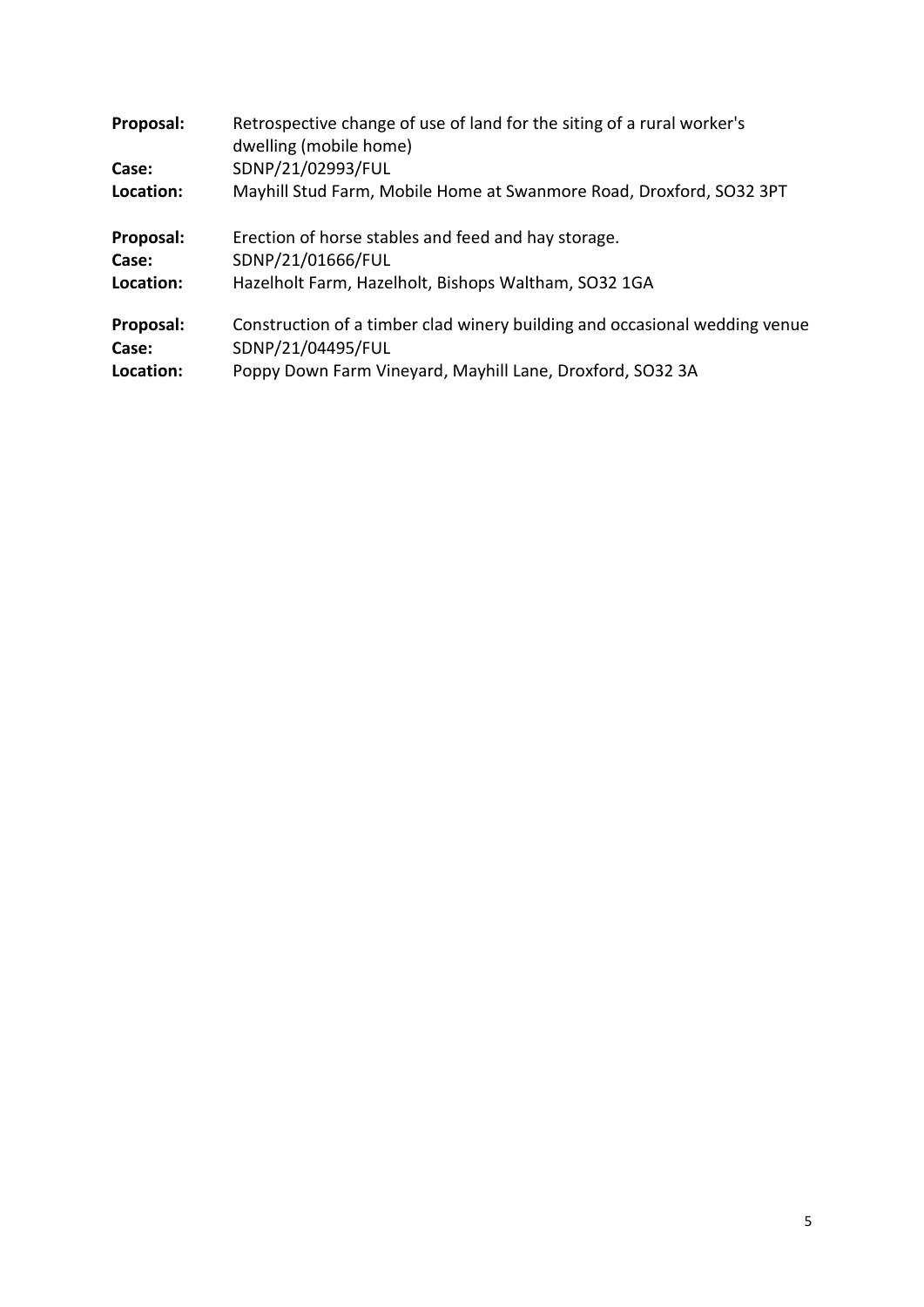#### **Enforcements**

| Issue:                | Alleged unauthorised felling of Trees within a conservation area and<br>removal of Japanese knotweed, without correct preparation.<br>SDNP/21/00591/TCA                                                                                                                     |
|-----------------------|-----------------------------------------------------------------------------------------------------------------------------------------------------------------------------------------------------------------------------------------------------------------------------|
| Case:<br>Location:    | 1 Down Vale Cottages, Police Station Lane, Droxford                                                                                                                                                                                                                         |
| Officer:              | G Bowe-Peckham                                                                                                                                                                                                                                                              |
| Status:               | TO BE RE-OPENED GIVEN CA BOUNDARY UPDATE                                                                                                                                                                                                                                    |
| Issue:                | Alleged change of use of land. (superceded Ref: 19/00105/BCOND Hill Farm<br>Orchards. Planning application requested to regularize breach)                                                                                                                                  |
| Case:<br>Location:    | SDNP/20/00097/COU<br>Upper Hill Farm, Droxford Road, Swanmore                                                                                                                                                                                                               |
| Issue:                | Variation of conditions 2, 3, 4, 9, 10, 11, 12, 14, 17, 18, 19, 20, 21, 22, 23, 24,<br>25 and 26 relating to planning approval SDNP/16/04613/FUL for alterations<br>to the design and layout of the proposed holiday lodges, and for changes to<br>the occupancy condition. |
| Case:                 | SDNP/21/03144/CND                                                                                                                                                                                                                                                           |
| Location:             | Upland Park, Garrison Hill, Droxford, SO32 3QL                                                                                                                                                                                                                              |
| Issue:                | Alleged change of use of the site for aggregate lorries and operating 24/7                                                                                                                                                                                                  |
| Case:                 | SDNP/22/00019/COU                                                                                                                                                                                                                                                           |
| Location:<br>Officer: | Upper Hill Farm, Droxford Road, Swanmore<br>G Bowe-Peckham                                                                                                                                                                                                                  |
| Issue:<br>Case:       | Removal of hedge and replacement with timber fence<br>SDNP/21/00154/LB                                                                                                                                                                                                      |
| Location:<br>Officer: | Yew Tree Cottage, High Street, Droxford, SO32 3PA<br>G Bowe-Peckham                                                                                                                                                                                                         |
| Issue:<br>Case:       | Alleged unauthorised 6ft wooden fence<br>SDNP/21/00598/GENER                                                                                                                                                                                                                |
| Location:<br>Officer: | Show Home, 8 Garrison Hill, Droxford, SO32 3AR<br>G Bowe-Peckham                                                                                                                                                                                                            |
| Issue:                | Alleged deviations from approved plans to install high panel fencing and<br>manhole covers along the footpath                                                                                                                                                               |
| Case:                 | SDNP/22/00026/BRECON                                                                                                                                                                                                                                                        |
| Location:             | The Mill House, Mill Lane, Droxford, SO32 3QS                                                                                                                                                                                                                               |
| Officer:              | G Bowe-Peckham                                                                                                                                                                                                                                                              |
| Issue:<br>Case:       | Internal changes, new windows and doorways<br>SDNP/21/00295/LB                                                                                                                                                                                                              |
| Location:             | Sarum House, High Street, Droxford, SO32 3PA                                                                                                                                                                                                                                |
| Officer:              | M Clavey                                                                                                                                                                                                                                                                    |